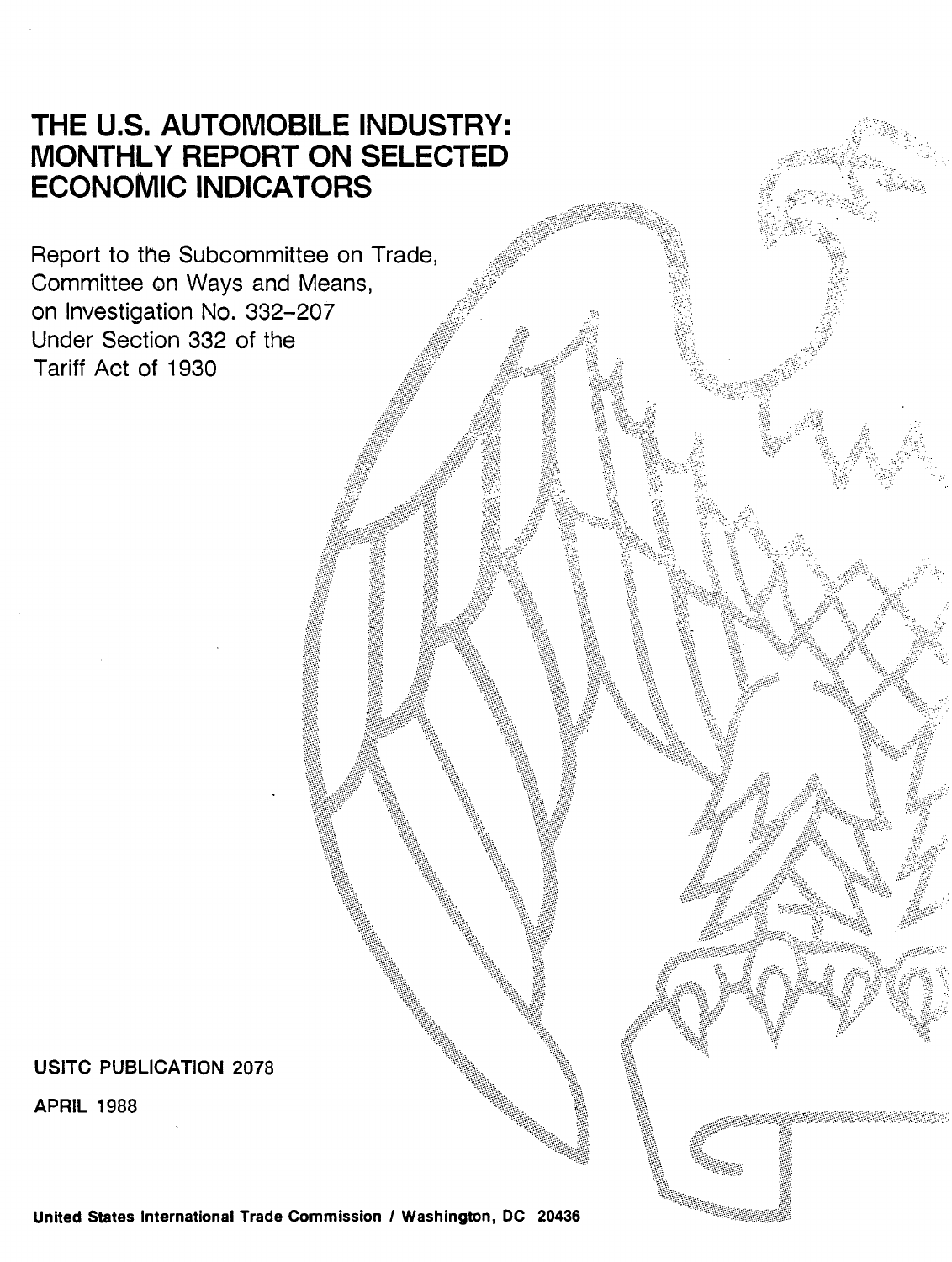### UNITED STATES INTERNATIONAL TRADE COMMISSION

# COMMISSIONERS

Susan Liebeler, Chairman Anne E. Brunsdale, Vice Chairman Alfred E. Eckes Seeley G. Lodwick David B. Rohr Ronald A. Cass

> Office of Industries Erland Heginbotham, Director

This report was prepared principally by

Jim McElroy and Gary M. Cohen Transportation Branch Machinery and Equipment Division

Address all communications to Kenneth R. Mason, Secretary to the Commission United States International Trade Commission Washington, DC 20436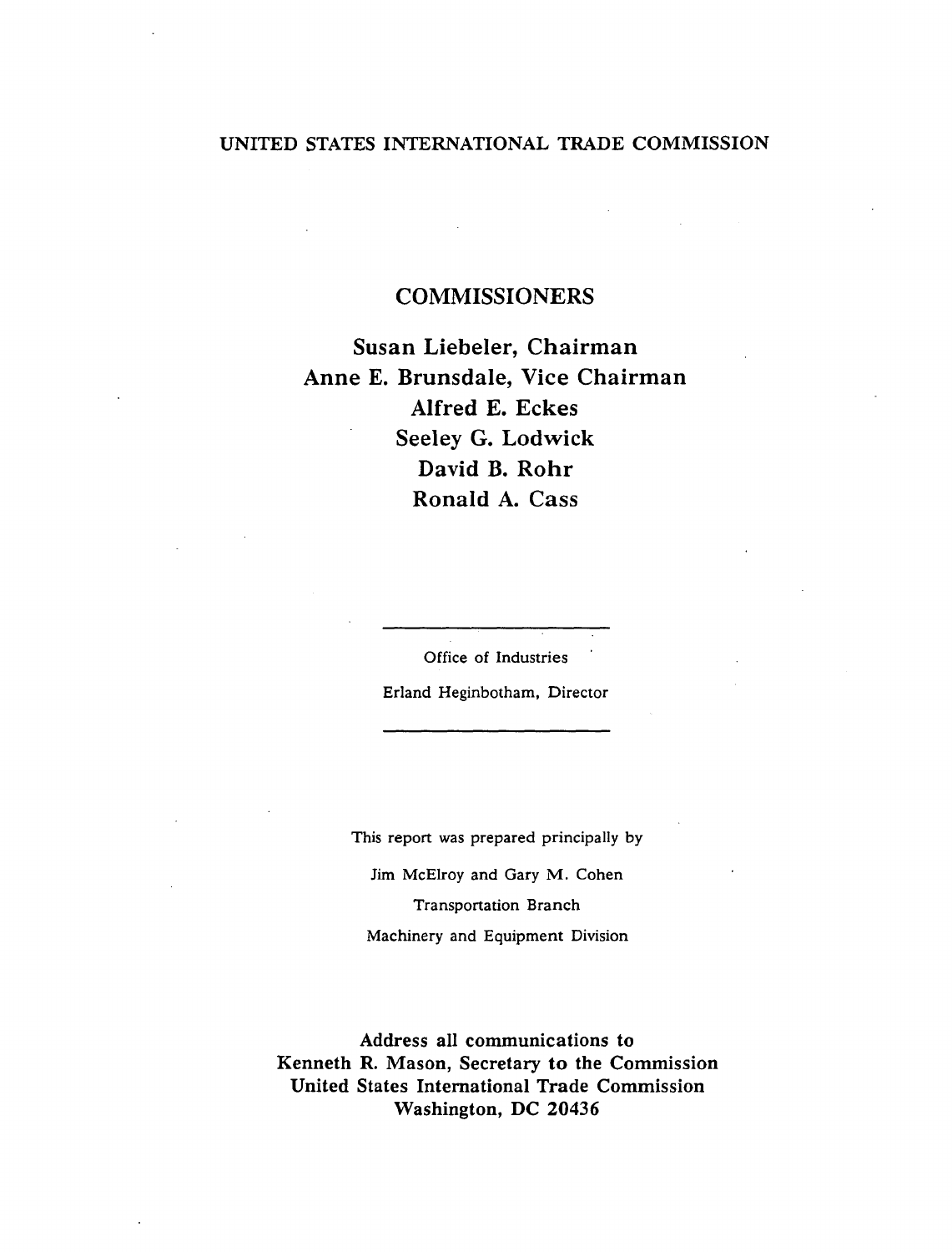## Tables

 $\sim$ 

 $\bar{\beta}$ 

 $\ddot{\phantom{a}}$ 

 $\sim$ 

| $1 -$ | New passenger automobiles: U.S. retail sales of domestic production,<br>production, inventory, days' supply, and employment, by specified                                                                          |
|-------|--------------------------------------------------------------------------------------------------------------------------------------------------------------------------------------------------------------------|
| 2.    | New passenger automobiles: U.S. imports for consumption, by<br>principal sources and by specified periods, March 1986-<br>$\overline{2}$                                                                           |
| 3.    | Lightweight automobile trucks and bodies and cab/chassis for light-<br>weight automobile trucks: U.S. imports for consumption, by<br>principal sources and by specified periods, March 1986-<br>February 1988<br>3 |
| 4.    | New passenger automobiles: U.S. exports of domestic merchandise,<br>by principal markets and by specified periods, March 1986-                                                                                     |
| 5.    | Lightweight automobile trucks and bodies and cab/chassis for light-<br>weight automobile trucks: U.S. exports of domestic merchandise,<br>by principal markets and by specified periods, March 1986-<br>5.         |
|       | 6. New passenger automobiles: Sales of domestic and imported passenger<br>automobiles and sales of imported passenger automobiles as a percent<br>of total U.S. sales, by specified periods, 1987 and 1988<br>6    |
| 7.    | New passenger automobiles: Price indexes, by specified periods,<br>6                                                                                                                                               |
| 8.    | New passenger automobiles: Retail price changes in the U.S. market<br>during March 1988<br>7                                                                                                                       |
| 9.    | Manufacturers' suggested retail prices of selected U.S. and Japanese<br>8                                                                                                                                          |

 $\ddot{\phantom{a}}$ 

 $\ddot{\phantom{0}}$ 

Page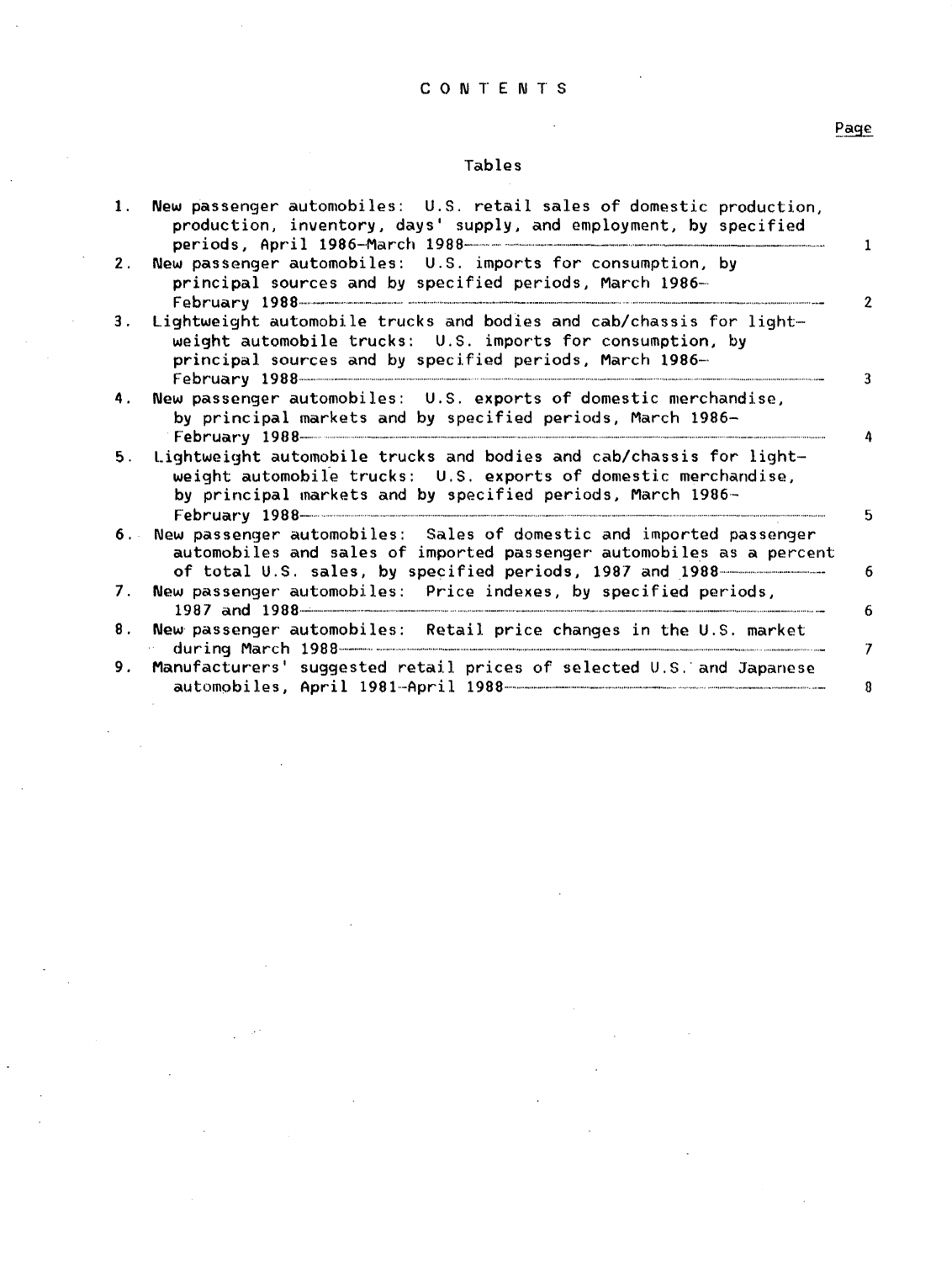$\mathcal{L}^{\text{max}}_{\text{max}}$  and  $\mathcal{L}^{\text{max}}_{\text{max}}$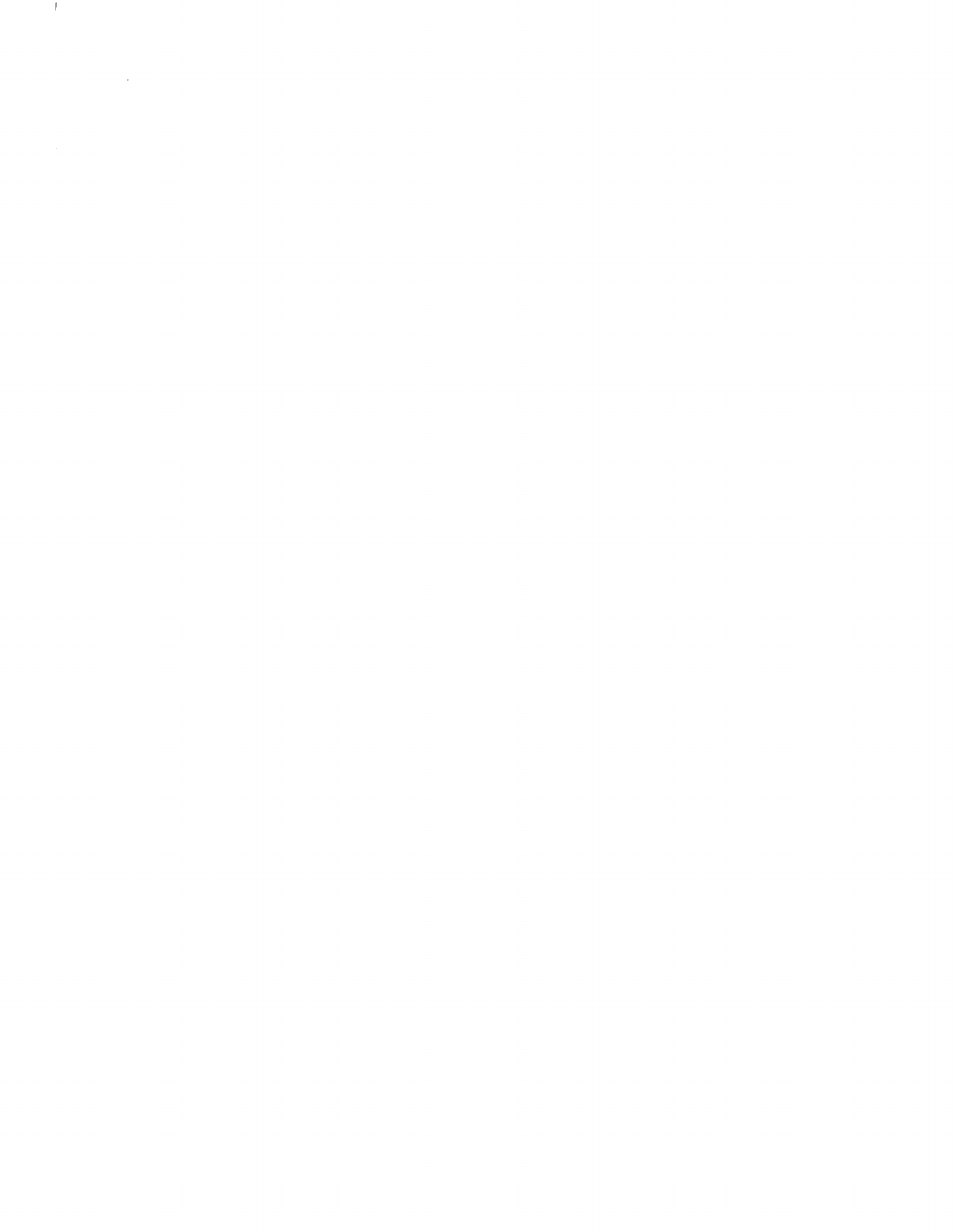Table 1.-New passenger automobiles: U.S. retail sales of domestic production, production, inventory, days' supply, and employment, by specified periods, April 1986-March 1988

|                | 1986-87        |            |                  |              | $1987 - 88$       |                                                     |
|----------------|----------------|------------|------------------|--------------|-------------------|-----------------------------------------------------|
| Apr. 1986-     | Mar.           | Apr. 1987- |                  | Mar.         | Feb.              |                                                     |
| Mar. 1987      | 1987           |            | Mar. 1988        | 1988         | 1988              | Item                                                |
|                |                |            |                  |              |                   |                                                     |
|                |                |            |                  |              |                   | Retail sales of domes-                              |
|                |                |            |                  |              |                   | tic production:                                     |
| 1,603          | 138            |            | 1,352            | 115          | 98 <sup>1</sup>   | Subcompact                                          |
| 1,812          | 167            |            | 1,636            | 172          | 146               | Compact                                             |
| 2,756          | 237            |            | 2,705            | 283          | 260               | Intermediate                                        |
| 1,130          | 89             |            | 1,031            | 101          | 93                | Standard                                            |
| 675            | 51             |            | 601              | 62           | 53 <sup>2</sup>   | Luxury                                              |
| 7,976          | 682            |            | 7,328            | 734          | 649               | Total                                               |
|                |                |            |                  |              |                   | Production:                                         |
| 1,588          | 124            |            | 1,126            | 107          | $104$ <sup></sup> | Subcompact                                          |
| 1,908          | 183            |            | 1,675            | 167          | 132               | Compact                                             |
| 2,791          | 273            |            | 2,697            | 252          | 213               | Intermediate                                        |
| 798            | 91             |            | 777              | 60           | 55                | Standard                                            |
| 752            | 73             |            | $-657$           | 73           | $60^{\degree}$    | $\mathcal{L}$ Luxury                                |
| 7,835          | 743            |            | 6,935            | 660          | 564               | $Total$                                             |
|                |                |            |                  |              |                   | Inventory:                                          |
|                | 371            |            | $\overline{1}$ / | 271          | 277               | Subcompact                                          |
| $\frac{1}{1}$  | 394            |            |                  | 293          | 299               | Compact                                             |
|                | 697            |            | $\frac{1}{1}$    | 79<br>687    | 701               | Intermediate                                        |
| $\frac{1}{1}$  | 231            |            |                  | 192          | 196               | Standard                                            |
| $\overline{1}$ | 178            |            | $\overline{1}$   | 132          | 135               | Luxury                                              |
| 1/             | 1,870          |            | 1/               | 1,575        | ,608.             | Total                                               |
|                |                |            |                  |              |                   | Days' supply: 2/                                    |
|                | 86             |            |                  | $64 -$       | 71                | Subcompact                                          |
| $\frac{1}{1}$  | 65             |            | $\frac{1}{1}$ /  | 46           | 51                | Compact                                             |
| $\frac{1}{2}$  | 89             |            | $\frac{1}{2}$    | 66           | 67                | Intermediate                                        |
| 1/             | 78             |            | 1/               | 51           | 53                | Standard                                            |
| 1/             | 99             |            | 1/               | 57           | 64                | Luxury                                              |
| 1/             | 81             |            | 1/               | 58           | 62                | : Average                                           |
|                |                |            |                  |              |                   | Employment: 3/ 4                                    |
|                |                |            |                  |              |                   |                                                     |
| $\frac{1}{1}$  |                |            |                  |              |                   |                                                     |
|                | 6/833<br>6/645 |            | 17               | 5/819<br>640 | 5/                | Total employees 4/ 814<br>Production workers 4/ 635 |

1/ Not applicable.

 $\frac{1}{2}$  .

 $\frac{1}{2}$ 

2/ Days' supply is an average for each class size which is determined by the previous month's retail sales.

3/ Employment data are for SIC 371 (motor vehicles and motor vehicle equipment). 4/ Data are for January 1988, revised.

5/ Data are for February 1988.

6/ Data are for February 1987.

Source: Retail sales and production, Data Resources, Inc. Auto Information Bank; days' supply and inventory, Automotive News; and employment, U.S. Department of Labor.

Note.--Because of rounding, figures may not add to the totals shown.

 $\mathbf{I}$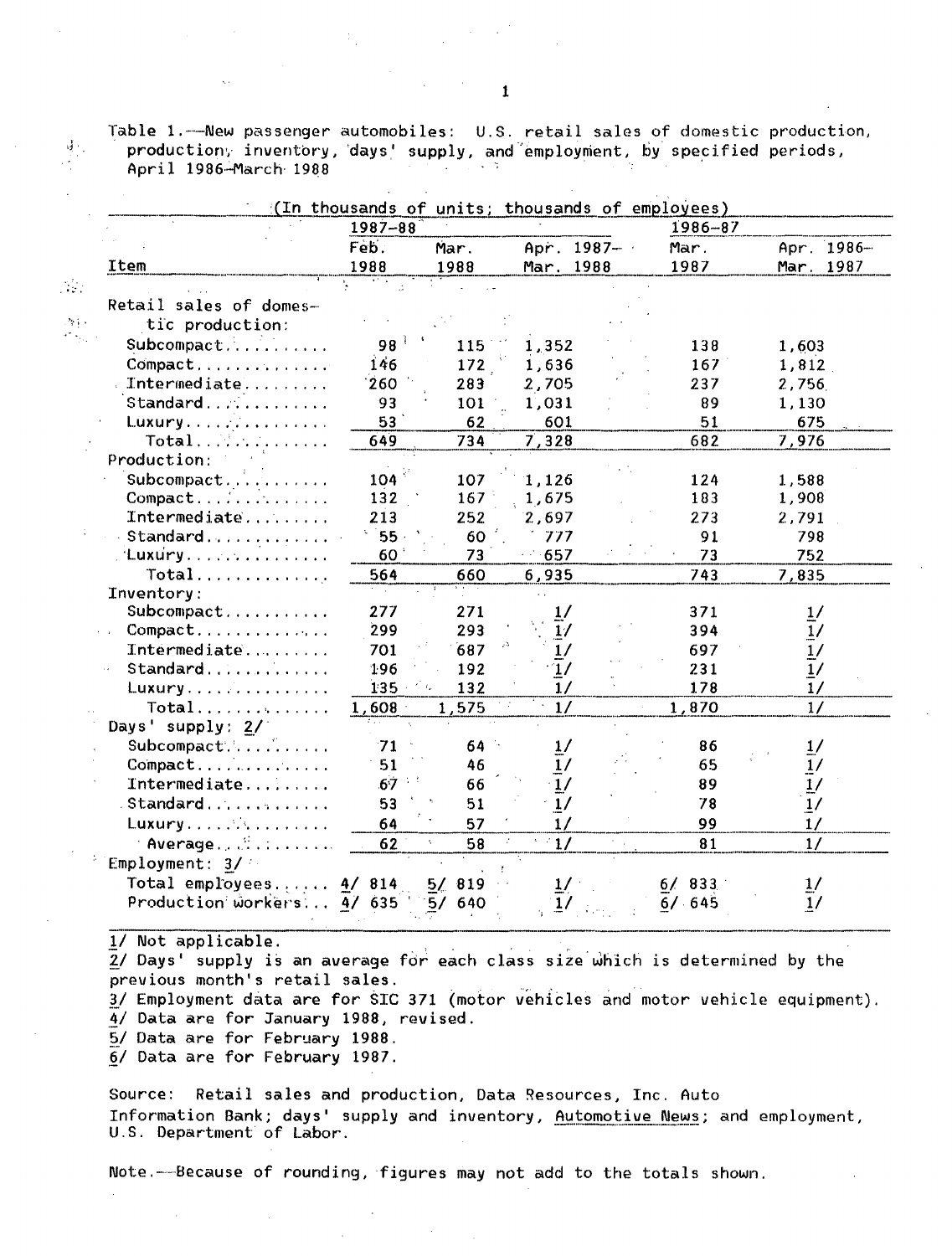. . . Table 2. ·····New passenger automobiles: U.S. imports for consumption, ··by. principal sources and by specified periods, March 1986-February 1988 1/ ...

|                | 1987-88   |           |                         | 1986-87   |                              |
|----------------|-----------|-----------|-------------------------|-----------|------------------------------|
|                | Jan.      | Feb.      | $1987 -$<br>Mar.        | Feb.      | $1986 -$<br>Mar.             |
| Source         | 1988      | 1988      | Feb.<br>1988            | 1987      | Feb. 1987                    |
|                |           |           |                         |           |                              |
|                |           |           | Quantity (units)        |           |                              |
| Japan          | 171,923   | 156,798   | .2,387,338              | 188,261   | 2,583,607                    |
| Canada         | 90,998    | 107,303   | 951,632                 | 97,687    | 1,128,505                    |
| West Germany   | 25,634    | 23,193    | 363,171                 | 35,217    | 429,073                      |
| Korea          | 54,307    | .45,432   | 456,289                 | 19,548    | 203,748                      |
| Sweden         | 9,423     | 5,357     | 128,505                 | 16,033    | 147,076                      |
| Mexico         | 12,932    | 12,931    | 139,208                 | 457       | 36,402                       |
| Yugoslavia     | 4,489     | 6,057     | 55,848                  | 4,208     | 42,562                       |
| United Kingdom | 1,845     | 3,105     | 148,582                 | 5,364     | 31,279                       |
| Itally         | 725       | 1,057     | 9,088                   | 8,916     | 19,553                       |
| France         | 566       | 749       | $21,804 -$              | 2,693     | 12,751                       |
| Brazil         | 5,933     | 5,678     | 58,597                  | 150       | 336<br>$\mathcal{E}^{\pm}$   |
| All other      | 1,004     | 1,570     | 20,240                  | 737       | 12,150                       |
| Total          | 379,779   | 369,230   | 4,640,302               | 379,271   | 4,646,766                    |
|                |           |           |                         |           |                              |
|                |           |           | Value $(1,000$ dollars) |           |                              |
| Japan          | 1,556,263 | 1,437,244 | 21, 223, 809            | 1,593,277 | 21,372,186                   |
| Canada         | 989,329   | 1,171,462 | 10, 383, 797            | 1,065,768 | 11,643,608                   |
| West Germany   | 622,604   | 540,769   | 8,700,263               | 753,168   | 8,132,701                    |
| Korea          | 271,932   | 247,665   | 2,364,961               | 98,210    | 963,285                      |
| Sweden.        | 142,523   | 83,705    | 1,840,277               | 212,099   | 1,839,843                    |
| Mexico         | 109,092   | 110,035   | 1,267,729               | 8,618,    | 371,385                      |
| Yugoslavia     | 11,431    | 15,645    | 142,907                 | 87,398    | 183,692                      |
| United Kingdom | 54,026    | 85,144    | 1,190,383               | 48,979    | 730,668                      |
| Italy          | 14,943    | 19,474    | 189,679                 | 88,135    | 237,649<br>$\chi^{\rm{max}}$ |
| France         | 8,110     | 10,540    | 214,513                 | 6,855     | 121,713<br>$\mathbf{r}$      |
| Brazil         | 31,463    | 31,833    | 297,513                 | 600       | 1,225                        |
| All other      | 15,922    | 26,210    | 311,195                 | 12,969    | 169,110                      |
| Total          | 3,827,638 | 3,779,727 | 48, 126, 796            | 3,976,076 | 45,767,065                   |

1/ Data include imports into Puerto Rico and TSUSA items 692.1005-692.1008; data do not include automobiles assembled in U.S. foreign trade zones.

 $\sim 10^6$ 

 $\sim$  3  $\mu$  ,  $\sim$ 

 $\frac{1}{2}$  , and  $\frac{1}{2}$  , and  $\frac{1}{2}$  , and  $\frac{1}{2}$ 

 $\ddotsc$ 

Source: Compiled from official statistics of the U.S. Department *qf* Commerce.

Note.--Because of rounding, figures may not add to the totals shown.

2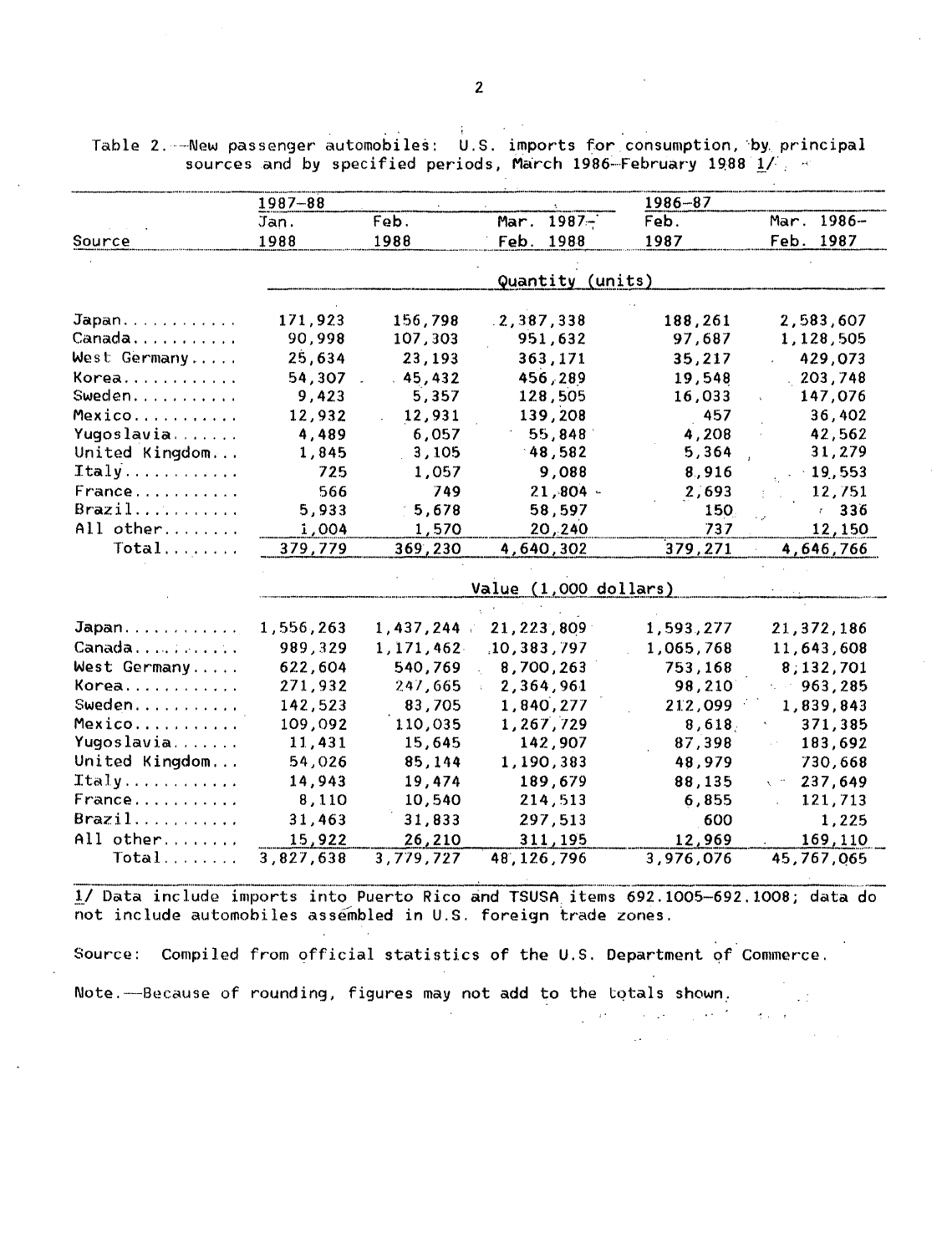Table 3.--Lightweight automobile trucks  $1/$  and bodies and cab/chassis for lightweight automobile trucks: U.S. imports for consumption, by principal sources and by specified periods, March 1986-February 1988 2/

|           | 1987-88   |         |                       | 1986-87 |            |
|-----------|-----------|---------|-----------------------|---------|------------|
|           | Jan.      | Feb.    | $1987 -$<br>Mar.      | Feb.    | Mar. 1986- |
| Source    | 1988      | 1988    | Feb. 1988.            | 1987    | Feb. 1987  |
|           |           |         | Quantity (units) 3/   |         |            |
| Japan     | 49,685    | 46,084  | 719,796               | 78,020  | 967,145    |
| Canada    | 21,934    | 27,035  | 203,916               | 19,030  | 243,917    |
| Mexico    | 0         |         | 8,777                 | 1,485   | 17,876     |
| All other | 147       | 20      | 642                   | 74      | 1,031      |
|           | 71,766    | 73,140  | 933,131               | 98,609  | 1,229,969  |
|           |           |         | Value (1,000 dollars) |         |            |
| Japan     | 280,202   | 261,748 | 3,996,753             | 421,768 | 4,975,748  |
| Canada    | 235,279   | 310,371 | 2,007,563             | 168,351 | 2,244,504  |
| Mexico    | 141       | 151     | 71,122                | 11,343  | 135,107    |
| All other | $-11,321$ | 12,094  | 83,461                | 1,846   | 59,565     |
| Total     | 526,942   | 584,365 | 6,158,898             | 603,308 | 7,414,924  |
|           |           |         |                       |         |            |

*11* Defined as not over 10,000 pounds gvw.

2/ Partially estimated, all data include imports into Puerto Rico.

}/Quantity data include complete trucks and cab/chassis, but exclude bodies.

Source: Compiled from official statistics of the U.S. Department of Commerce, except aa noted.

Note.-Because of rounding, figures may not add to the totals shown.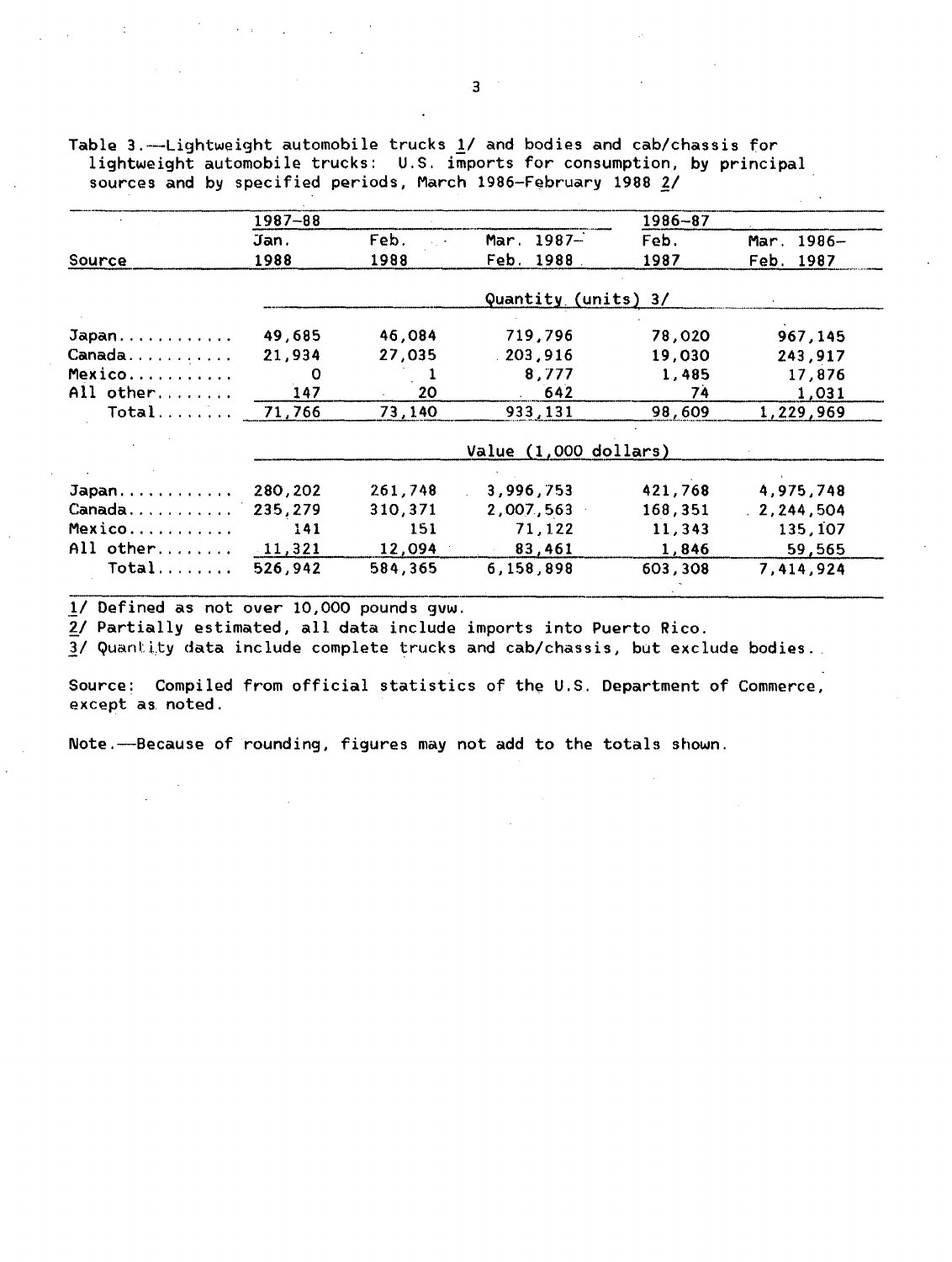Table 4. - New passenger automobiles: U.S. exports of domestic merchandise, by principal markets and by specified periods, March 1986-February 1988  $\Delta \sim 1$ 

|                           | 1987-88 |         |                       | 1986-87 |                     |
|---------------------------|---------|---------|-----------------------|---------|---------------------|
|                           | Jan.    | Feb.    | Mar. 1987-            | Feb.    | 1986-<br>Mar.       |
| Market                    | 1988    | 1988    | Feb. 1988             | 1987    | Feb. 1987           |
|                           |         |         |                       | -51     |                     |
|                           |         |         | Quantity              | (units) |                     |
|                           |         |         |                       |         |                     |
| Canada                    | 33,949  | 60,095  | 571,008               | 55,365  | 604,982             |
| Japan                     | 685     | 805     | 5,736                 | 280     | $\frac{1}{2}$ , 864 |
|                           | 9,936   | 7,912   | 74,353                | 4,588   | 37,048              |
| Total                     | 44,570  | 68,812  | 651,097               | 60,233  | 644,814             |
|                           |         |         |                       |         |                     |
|                           |         |         | Value (1,000 dollars) |         |                     |
| Canada $\ldots$ 352,234   |         | 599,465 | 5,876,643             | 521,754 | 5,552,822           |
| Japan                     | 9,805   | 13,087  | 88,380                | 4,056   | 44,502              |
| All other $\cdot$ 136,172 |         | 100,018 | $-994,752$            | 61,741  | 500,628             |
| <b><i>Commotal</i></b>    | 498.811 | 712,570 | 6,959,776             | 587,551 | 6,097,952           |
|                           |         |         |                       |         |                     |

Note.-Because of rounding, figures may not add to the totals shown.

 $\ddot{\phantom{a}}$ 

 $\sim$   $\sim$ 

 $\mathbf{1}$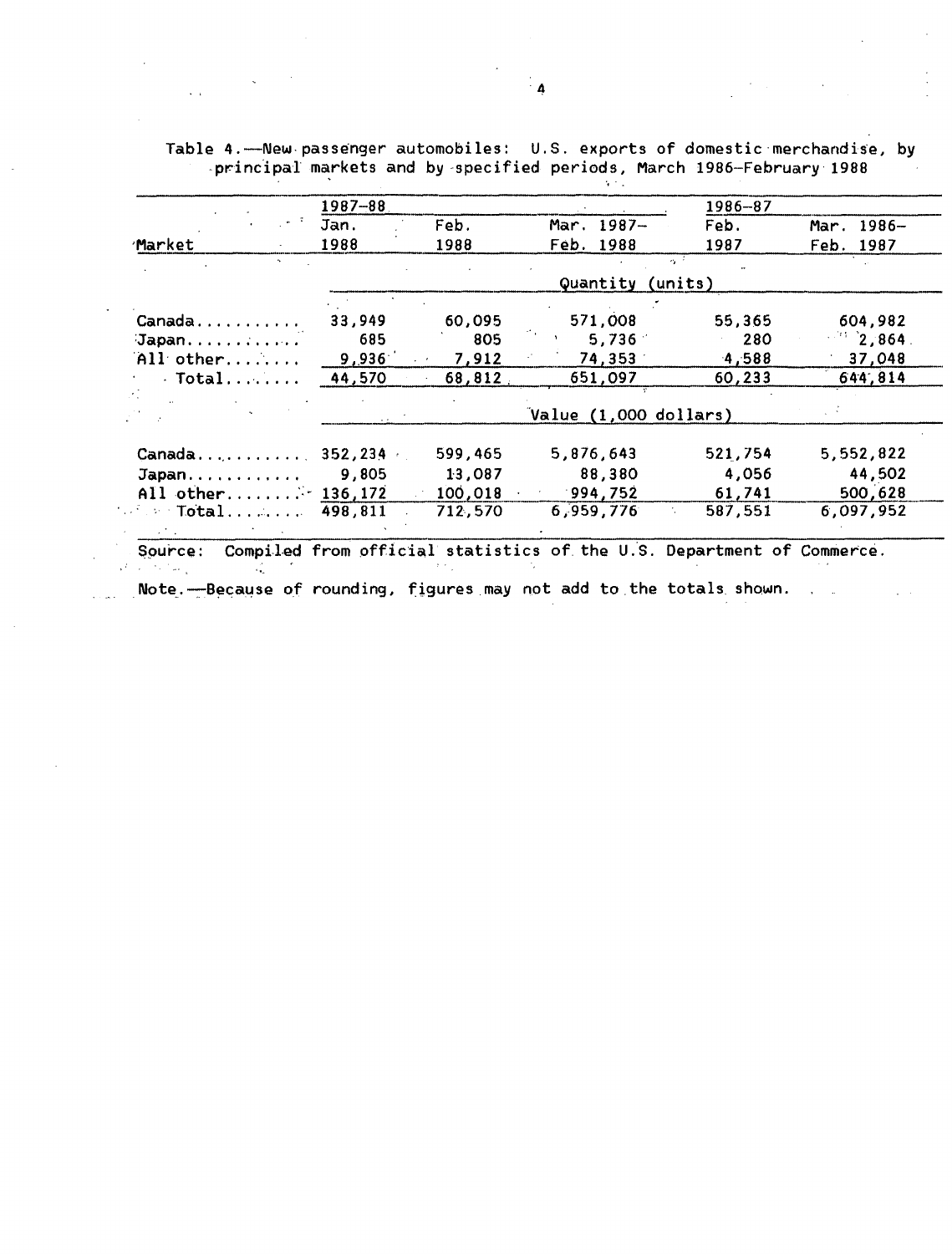Table 5,--Lightweight automobile trucks  $1/$  and bodies and cab/chassis for light-<br>... weight automobile trucks: ILS expects of democie merchandies, by principal weight automobile trucks: U.S. exports of domestic merchandise, by principal, markets and by specified periods, March 1986-February 1988 *ZI* 

|           | 1987-88 |         |                       | 1986-87      |                           |
|-----------|---------|---------|-----------------------|--------------|---------------------------|
|           | Jan.    | Feb.    | Mar. 1987-            | Feb.         | Mar. 1986-                |
| Market    | 1988    | 1988    | Feb. 1988             | 1987         | Feb. 1987                 |
| t in the  |         |         | Quantity              | $(units)$ 3/ |                           |
| Canada    | 11,544  | 16,467  | 166,969               | 11,612       | 167,213                   |
| All other | 2,624   | 1,158   | 18,349                | 799          | 10,733                    |
| Total     | 14,168  | 17,625  | 185,319               | 12,411       | 177,946                   |
|           |         |         | Value (1,000 dollars) |              | $\mathcal{A}_\mathcal{L}$ |
| Canada    | 116,458 | 161,854 | 1,637,815             | 104,001      | 1,516,641                 |
| All other | 37,513  | 13,293  | 230,284               | 7,683        | 122,289                   |
| Total     | 153,971 | 175,147 | 1,868,099             | 111,684      | 1,638,930                 |

*11* Defined as not over 10,000 pounds gvw.

2/ Partially estimated.

 $\mathcal{L}_{\text{max}}$ 

*11* Quantity data include complete trucks and cab/chassis, but exclude bodies.

Source: Compiled from official statistics of the U.S. Department of Commerce, except as noted.  $\alpha$  ,  $\alpha$  ,  $\alpha$ 

 $\sim$ 

Note.---Because of rounding, figures may not add to the totals shown.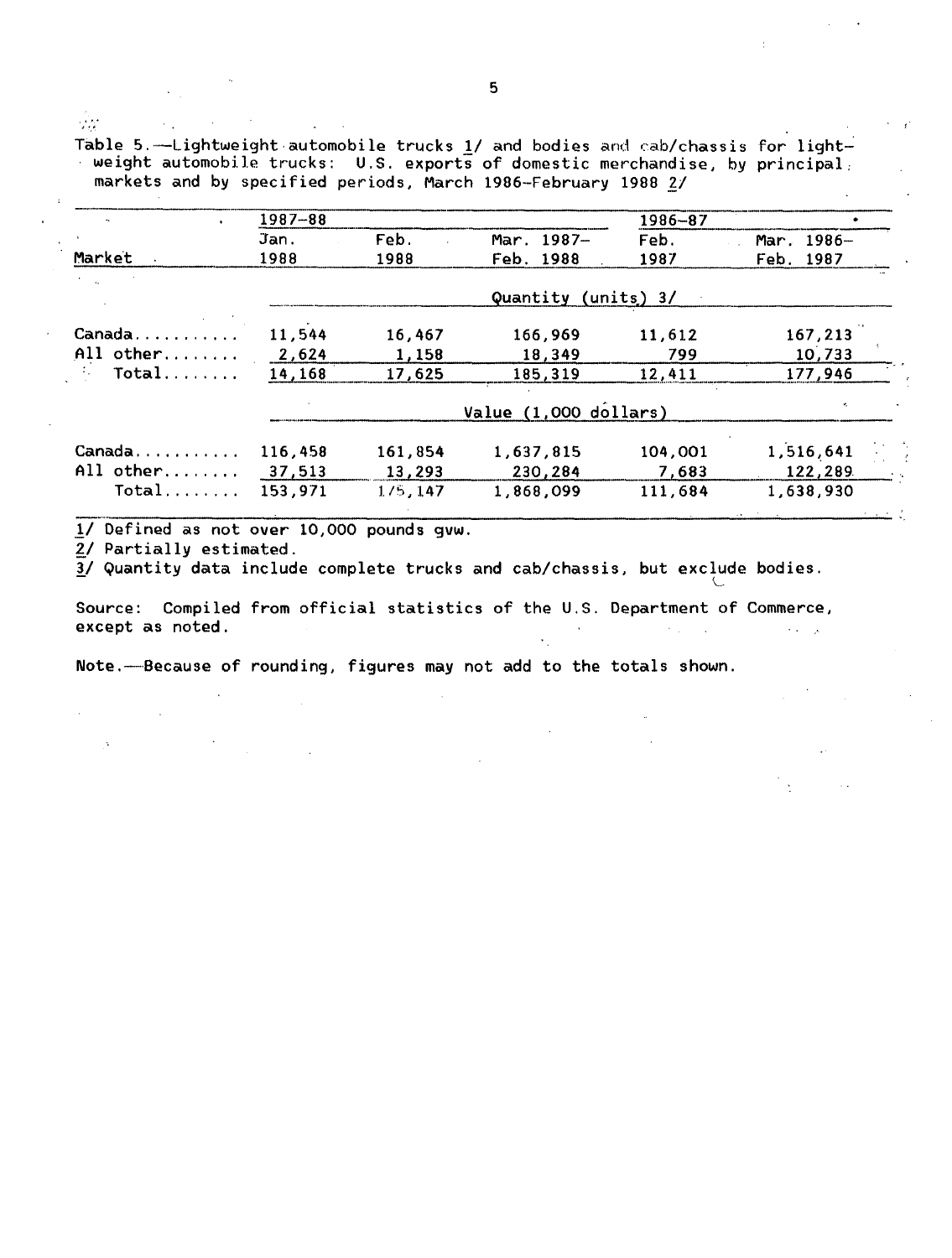Table 6.-New passenger automobiles: Sales of domestic and imported passenger automobiles and sales of imported passenger automobiles as a percent of total U.S. sales, by specified periods, 1987 and 1988

|                    | Sales of-      |           |                |         |                         |           |             | Ratio of im-  |
|--------------------|----------------|-----------|----------------|---------|-------------------------|-----------|-------------|---------------|
|                    | Domestic       |           | Imported       |         | . Total $\emptyset$ .S. |           |             | port sales to |
|                    | automoblies 1/ |           | automobiles 2/ |         | sales                   |           | total sales |               |
| Period             | 1988           | 1987      | 1988           | 1987    | 1988                    | 1987      | 1988        | 1987          |
|                    |                |           |                |         |                         |           |             | ---Percent-   |
| January            | 531,225        | 427,678   | 229,459        | 197,941 | 760.684                 | 625,619   | 30.2        | 31.6          |
| February           | 649,059        | 556,953   | 235.212        | 220,162 | 884, 271                | 777,115   | $-26.6$     | 28.3          |
| Jan.-Feb 1,180,284 |                | 984,631   | 464.671        | 418,103 | 1,644,955               | 1,402,734 | 28.2        | 29.8          |
| March              | 733.738        | 682,117   | 269,433        | 247.966 | 1,003,171               | 930,083   | $-26.9$     | 26.7          |
| Jan.-Mar 1,914,022 |                | 1,666,748 | 734.104        | 666,069 | 2.648.126               | 2,332,817 | 27.7        | 28.6          |

1/ Domestic automobile sales include U.S. and Canadian-built automobiles sold in the United States.  $\Delta\Omega$ 

2/ Does not include automobiles imported from Canada.

 $\sim$ 

Source: Automotive News.

Table 7. - New passenger automobiles: Price indexes, by specified periods, 1987 and 1988 1/  $\Delta \sim 10^{-10}$ 

 $\sim 10^7$ 

 $\sim 10^{-1}$ 

| $\bullet$                                   | 1988         |       |                         | 1987<br>and | 1988  |         |
|---------------------------------------------|--------------|-------|-------------------------|-------------|-------|---------|
|                                             | Jan.         | Feb.  | Percent                 | Feb.        | Feb.  | Percent |
| Item                                        | 1988         | 1988  | change                  | 1987        | 1988  | change  |
| Consumer Price<br>Index:                    |              |       |                         |             |       |         |
| Unadjusted<br>Seasonally                    | 116.2        | 116.2 |                         | 113.5       | 116.2 | $+2.4$  |
| adjusted<br>Producer Price                  | 115.5        | 115.8 | $+0.3$                  | 113.0       | 115.8 | $+2.5$  |
| Index:<br>Unadjusted $\ldots$<br>Seasonally | 112.3<br>- 1 | 111.6 | $-0.6$<br>$\mathcal{L}$ | 111.8       | 111.6 | $-0.2$  |
| adjusted                                    | 111.2        | 111.0 | $-0.2$                  | 111.3       | 111.0 | $-0.3$  |

Source: U.S. Department of Labor.

1/ Consumer price index, 1982-1984 = 100. Producer price index, 1982 = 100.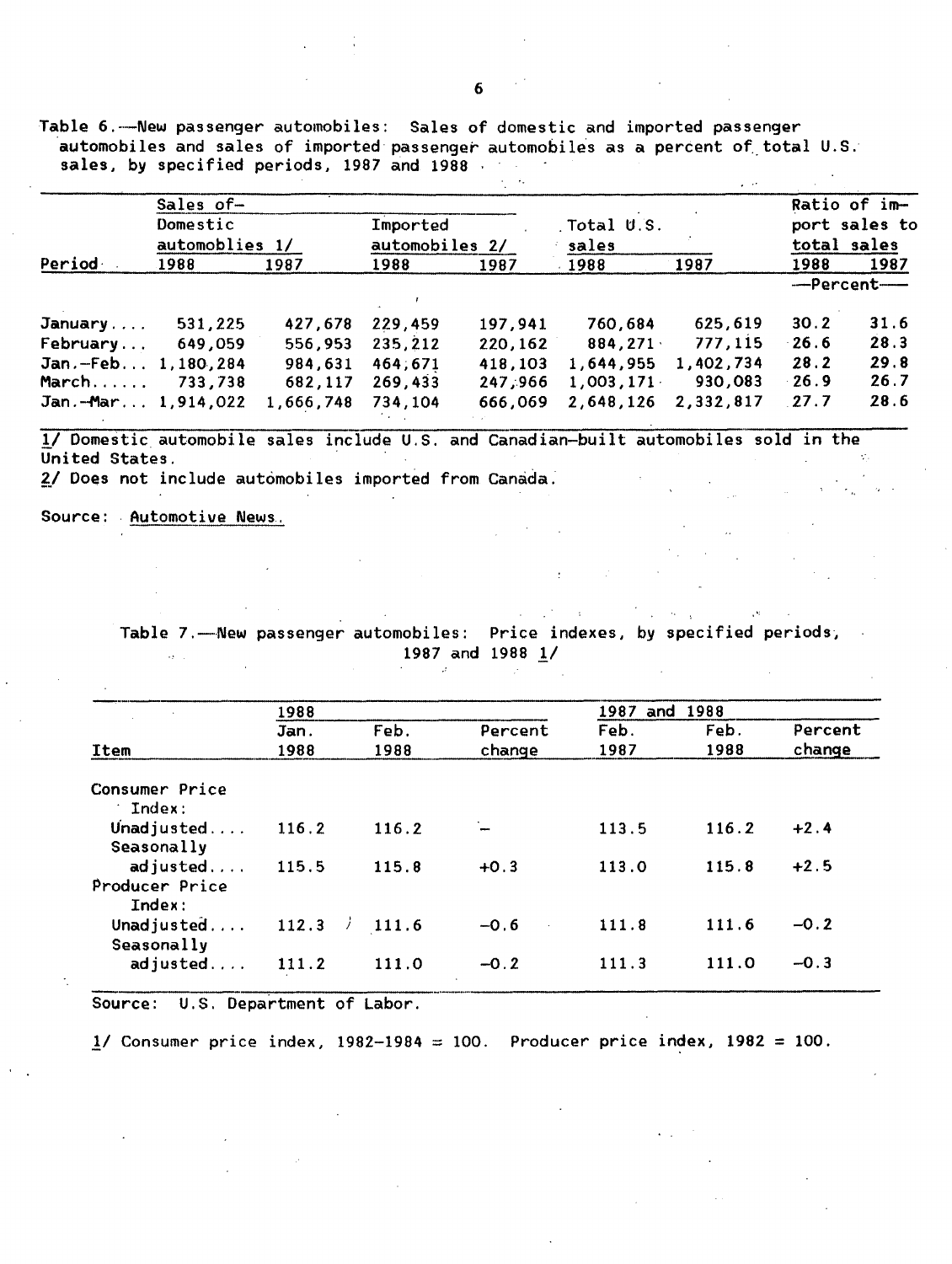Table 8.-New passenger automobiles: Retail price changes in the U.S. market during March 1988  $\hat{\mathbf{v}}$  $\ddot{\phantom{a}}$ 

|                                                | Retail price changes              |  |
|------------------------------------------------|-----------------------------------|--|
| Country source/make                            | in dollars, March 1988 $(+ or -)$ |  |
| U.S. producers:                                |                                   |  |
| General Motors                                 | No change.                        |  |
|                                                | No change.                        |  |
| Chrysler                                       | No change.                        |  |
| Japanese producers                             | No change.                        |  |
| European producers: 1/                         |                                   |  |
|                                                | $+604$                            |  |
|                                                | $+248$                            |  |
|                                                | No change.                        |  |
| 1/ Average retail price change for all models. |                                   |  |
| Source: Automotive News, March 1988.           |                                   |  |
|                                                |                                   |  |

 $\mathcal{L}_{\mathcal{L}}$ 

 $\mathbb{R}^2$